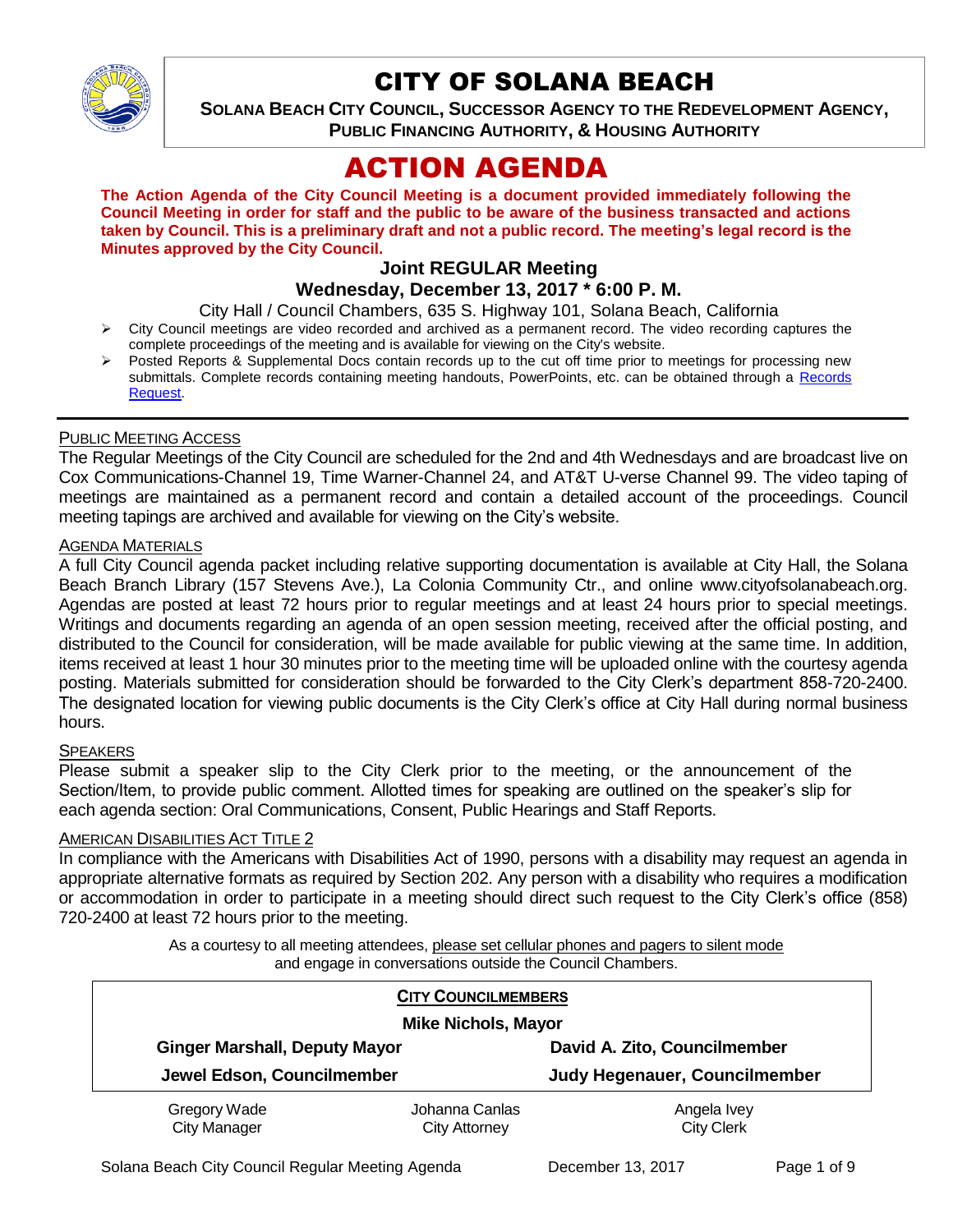#### SPEAKERS:

Please submit your speaker slip to the City Clerk prior to the meeting or the announcement of the Item. Allotted times for speaking are outlined on the speaker's slip for Oral Communications, Consent, Public Hearings and Staff Reports.

#### READING OF ORDINANCES AND RESOLUTIONS:

Pursuant to Solana Beach Municipal Code Section 2.04.460, at the time of introduction or adoption of an ordinance or adoption of a resolution, the same shall not be read in full unless after the reading of the title, further reading is requested by a member of the Council. If any Councilmember so requests, the ordinance or resolution shall be read in full. In the absence of such a request, this section shall constitute a waiver by the council of such reading.

# **CALL TO ORDER AND ROLL CALL:**

**CLOSED SESSION REPORT:** (when applicable)

# **FLAG SALUTE:**

**APPROVAL OF AGENDA: COUNCIL ACTION: Approved 5/0**

# **C. STAFF REPORTS**: (C.1.)

*Submit speaker slips to the City Clerk.*

## **C.1. Annual Mayoral Rotation: Mayor / Deputy Mayor Appointments.** (File 0430-20)

Recommendation: That the City Council

- 1. Nominate and Appoint the 2018 Mayor and Deputy Mayor for a term of December 13, 2017 to December 12, 2018.
	- a. Mayor calls for a nomination of a new Mayor. Call for the vote.

#### **COUNCIL ACTION: Approved 5/0 to appoint Deputy Mayor Marshall as Mayor.**

b. Newly appointed Mayor calls for nomination of a Deputy Mayor. Call for the vote.

#### **COUNCIL ACTION: Approved 5/0 to appoint Councilmember Zito as Deputy Mayor.** [Item C.1. Report \(click here\)](https://solanabeach.govoffice3.com/vertical/Sites/%7B840804C2-F869-4904-9AE3-720581350CE7%7D/uploads/Item_C.1._Report_(click_here)_-_12-13-17.pdf)

*Posted Reports & Supplemental Docs contain records up to the cut off time, prior to the start of the meeting, for processing new submittals. The final official record containing handouts, PowerPoints, etc. can be obtained through a Records Request to the City Clerk's Office.*

#### **ORAL COMMUNICATIONS:**

This portion of the agenda provides an opportunity for members of the public to address the City Council on items relating to City business and not appearing on today's agenda by submitting a speaker slip (located on the back table) to the City Clerk. Comments relating to items on this evening's agenda are taken at the time the items are heard. Pursuant to the Brown Act, no action shall be taken by the City Council on public comment items. Council may refer items to the City Manager for placement on a future agenda. The maximum time allotted for each presentation is THREE MINUTES (SBMC 2.04.190). Please be aware of the timer light on the Council Dais.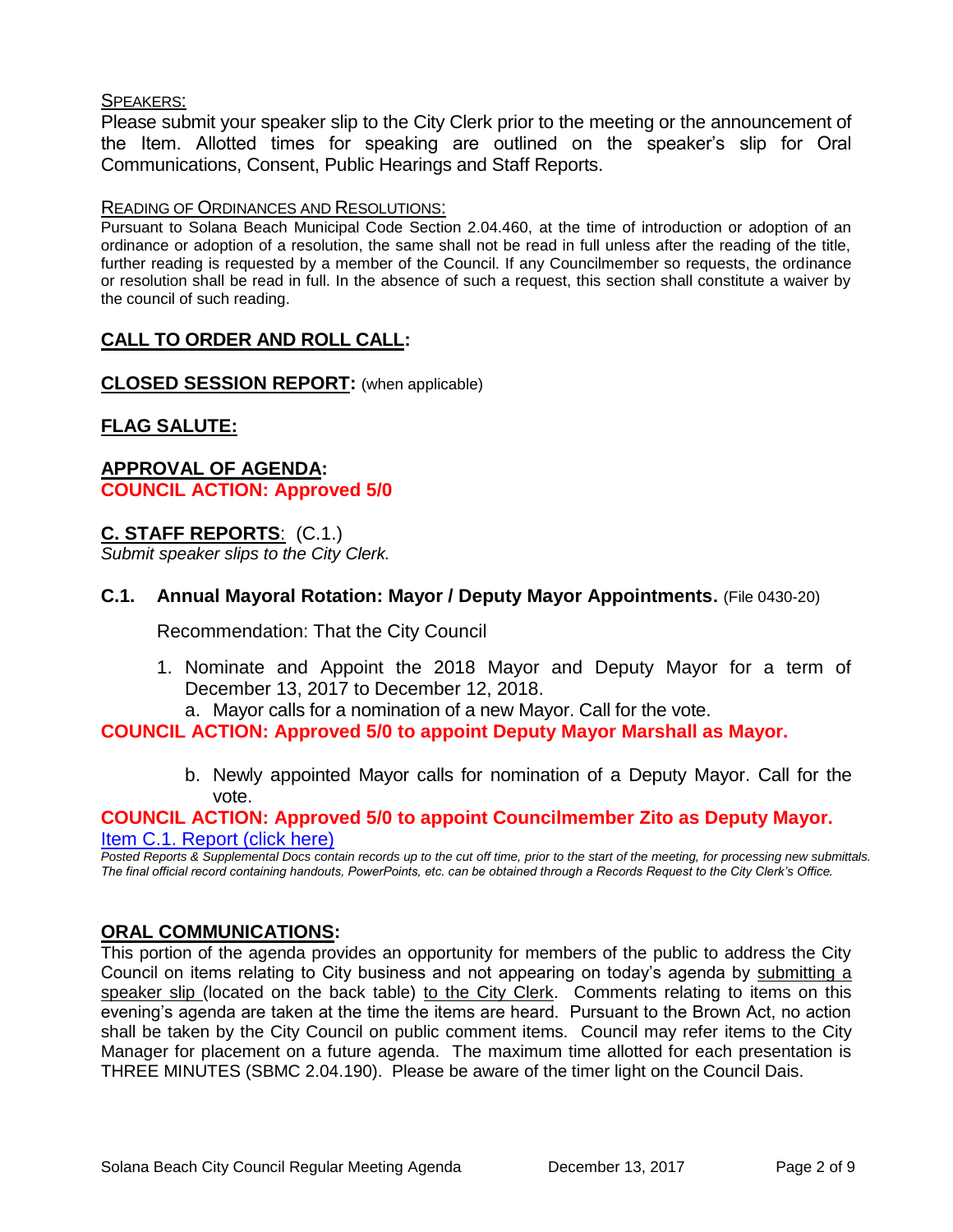# **COUNCIL COMMUNITY ANNOUNCEMENTS / COMMENTARY:**

*An opportunity for City Council to make brief announcements or report on their activities. These items are not agendized for official City business with no action or substantive discussion.* 

# **A. CONSENT CALENDAR:** (Action Items) (A.1. - A.5.)

Items listed on the Consent Calendar are to be acted in a single action of the City Council unless pulled for discussion. Any member of the public may address the City Council on an item of concern by submitting to the City Clerk a speaker slip (located on the back table) before the Consent Calendar is addressed. Those items removed from the Consent Calendar by a member of the Council will be trailed to the end of the agenda, while Consent Calendar items removed by the public will be discussed immediately after approval of the Consent Calendar.

# **A.1. Register Of Demands.** (File 0300-30)

Recommendation: That the City Council

1. Ratify the list of demands for October 28, 2017 through November 24, 2017. [Item A.1. Report \(click here\)](https://solanabeach.govoffice3.com/vertical/Sites/%7B840804C2-F869-4904-9AE3-720581350CE7%7D/uploads/Item_A.1._Report_(click_here)_-_12-13-17.pdf) **COUNCIL ACTION: Approved 5/0**

# **A.2. General Fund Adopted Budget for Fiscal Year 2017-2018 Changes.** (File 0330-30)

Recommendation: That the City Council

1. Receive the report listing changes made to the Fiscal Year 2017-2018 General Fund Adopted Budget.

[Item A.2. Report \(click here\)](https://solanabeach.govoffice3.com/vertical/Sites/%7B840804C2-F869-4904-9AE3-720581350CE7%7D/uploads/Item_A.2._Report_(click_here)_-_12-13-17.pdf) **COUNCIL ACTION: Approved 5/0**

**A.3. Underground Utility District along Nardo, Granados, Rios, Corto, Lirio, Palmitas and Via de Vista.** (File 1010-90)

Recommendation: That the City Council

1. Adopt **Resolution 2017-158**, approving the payment to SDG&E of \$53,710 from the City's share of CPUC Rule 20A funds in seed money to cover the design costs for the preparation of preliminary plans and preliminary cost estimate by SDG&E for the Nardo/Granados/Rios Underground Utility District that would include properties along Nardo Avenue, South Granados Avenue, South Rios Avenue, Corto Street, Lirio Street, Palmitas Street and Via de Vista.

[Item A.3. Report \(click here\)](https://solanabeach.govoffice3.com/vertical/Sites/%7B840804C2-F869-4904-9AE3-720581350CE7%7D/uploads/Item_A.3._Report_(click_here)_-_12-13-17.pdf) **COUNCIL ACTION: Approved 5/0**

# **A.4. Residential Solid Waste Management Agreement.** (File 1030-15)

Recommendation: That the City Council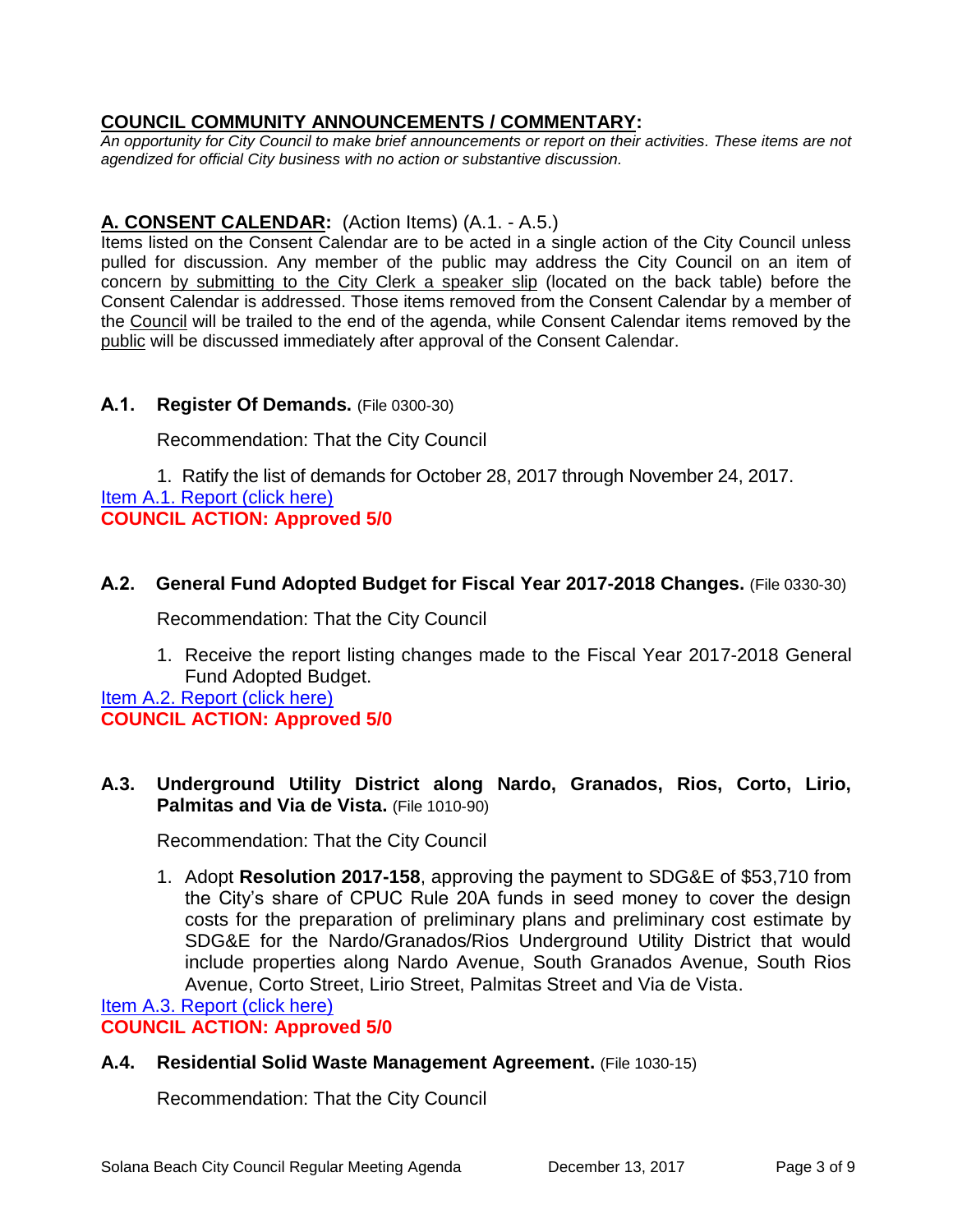- 1. Adopt **Resolution 2017-170** authorizing the assignment of the residential solid waste management Franchise Agreement from Coast Waste Management to EDCO Waste and Recycling Services; and
- 2. Authorize the City Manager to negotiate a new comprehensive Franchise Agreement with EDCO for consideration by Council at a future Council meeting.

#### [Item A.4. Report \(click here\)](https://solanabeach.govoffice3.com/vertical/Sites/%7B840804C2-F869-4904-9AE3-720581350CE7%7D/uploads/Item_A.4._Report_(click_here)_-_12-13-17.pdf) **COUNCIL ACTION: Approved 5/0**

## **A.5. Community Grant Program Awards.** (File 0330-25)

Recommendation: That the City Council

1. Adopt **Resolution 2017-171** authorizing the funding for all community grant applicants for financial assistance under the Fiscal Year 2017-18 Community Grant Program.

#### [Item A.5. Report \(click here\)](https://solanabeach.govoffice3.com/vertical/Sites/%7B840804C2-F869-4904-9AE3-720581350CE7%7D/uploads/Item_A.5._Report_(click_here)_-_12-13-17.PDF)

*Posted Reports & Supplemental Docs contain records up to the cut off time, prior to the start of the meeting, for processing new submittals. The final official record containing handouts, PowerPoints, etc. can be obtained through a Records Request to the City Clerk's Office.* **COUNCIL ACTION: Approved 5/0 with condition of American Assocation of Unvieryt Women funding focused on economically disadvanted children, funding the additionl \$3,000 from reserves,** 

| <b>American Association of University Women</b>  | \$5,000  |
|--------------------------------------------------|----------|
| Assistance League Rancho San Dieguito            | \$3,000  |
| Boys and Girls Club of San Dieguito              | \$5,000  |
| <b>Casa De Amistad</b>                           | \$5,000  |
| <b>Community Resource Center</b>                 | \$5,000  |
| La Colonia de Eden Gardens                       | \$5,000  |
| <b>North Coast Repertory Theatre</b>             | \$5,000  |
| North County Immigration & Citizenship Center    | \$5,000  |
| <b>Reality Changers</b>                          | \$5,000  |
| <b>Solana Beach Civic and Historical Society</b> | \$5,000  |
| Total                                            | \$48,000 |

# **C. STAFF REPORTS**: (C.2.)

*Submit speaker slips to the City Clerk.*

#### **C.2. Comprehensive Annual Financial Report (CAFR) for Fiscal Year 2016-17.** (File 0310-22)

Recommendation: That the City Council

- 1. Accept and file the City of Solana Beach Comprehensive Annual Financial Report (CAFR) for the fiscal year July 1, 2016 – June 30, 2017.
- 2. Accept and file the Communication of Internal Control related matters identified in an Audit letter.
- 3. Accept and file the Independent Accountants' Report on Agreed-Upon Procedures Applied to Appropriations Limit Worksheets letter.
- 4. Accept and file the Auditor's Communication with those charged with Governance letter.
- 5. Accept and file the Report on Compliance for the Housing Successor.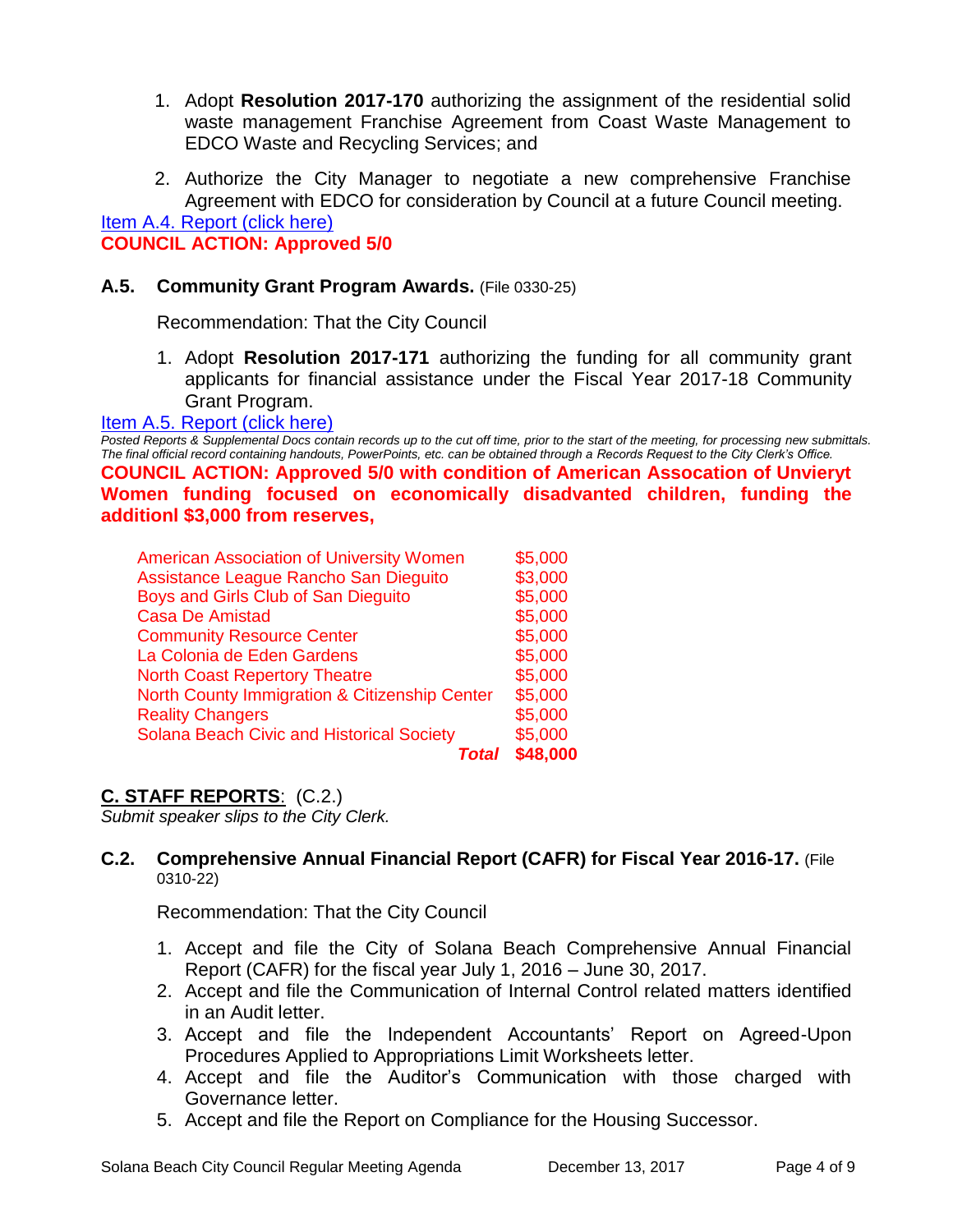[Item C.2. Report \(click here\)](https://solanabeach.govoffice3.com/vertical/Sites/%7B840804C2-F869-4904-9AE3-720581350CE7%7D/uploads/Item_C.2._Report_(click_here)_-_12-13-17.pdf) 

*Posted Reports & Supplemental Docs contain records up to the cut off time, prior to the start of the meeting, for processing new submittals. The final official record containing handouts, PowerPoints, etc. can be obtained through a Records Request to the City Clerk's Office.*

## **COUNCIL ACTION: Approved 5/0**

# **B. PUBLIC HEARINGS:** (B.1. – B.4.)

This portion of the agenda provides citizens an opportunity to express their views on a specific issue as required by law after proper noticing by submitting a speaker slip (located on the back table) to the City Clerk. After considering all of the evidence, including written materials and oral testimony, the City Council must make a decision supported by findings and the findings must be supported by substantial evidence in the record. An applicant or designees for a private development/business project, for which the public hearing is being held, is allotted a total of fifteen minutes to speak, as per SBMC 2.04.210. A portion of the fifteen minutes may be saved to respond to those who speak in opposition. All other speakers have three minutes each. Please be aware of the timer light on the Council Dais.

#### **B.1. Public Hearing: 201 Lomas Santa Fe, Applicant: AT&T Mobility, Case 17-17-15.** (File 0610-60)

Recommendation: That the City Council

- 1. Conduct the Public Hearing: Open the Public Hearing, Report Council disclosures, Receive public testimony, Close the Public Hearing.
- 2. Find the project exempt from the California Environmental Quality Act pursuant to Section 15301 of the State CEQA Guidelines; and
- 3. Adopt **Resolution 2017-167** conditionally approving a Conditional Use Permit (CUP), Development Review Permit (DRP) and Structure Development Permit (SDP) for a new WCF and associated equipment located on the roof of an existing commercial office building at 201 Lomas Santa Fe, Solana Beach.

[Item B.1. Report \(click here\)](https://solanabeach.govoffice3.com/vertical/Sites/%7B840804C2-F869-4904-9AE3-720581350CE7%7D/uploads/Item_B.1._Report_(click_here)_-_12-13-17.pdf)

[Item B.1. Supplemental Documents \(12-13-17](https://solanabeach.govoffice3.com/vertical/Sites/%7B840804C2-F869-4904-9AE3-720581350CE7%7D/uploads/B.1._Supplemental_Documents_(12-13-17_updated_400pm)_-_R.pdf) updated 4:00pm)

*Posted Reports & Supplemental Docs contain records up to the cut off time, prior to the start of the meeting, for processing new submittals. The final official record containing handouts, PowerPoints, etc. can be obtained through a Records Request to the City Clerk's Office.* **COUNCIL ACTION: Approved 5/0 to continue the public hearing date certain to January 10, 2018.**

# **B.2. Public Hearing: 225 Pacific Avenue, Applicants: Mark and Felicia Barr, Case 17-12-21.** (File 0600-40)

Recommendation: That the City Council

- 1. Conduct the Public Hearing: Open the public hearing, Report Council disclosures, Receive public testimony, Close the public hearing.
- 2. Find the project exempt from the California Environmental Quality Act pursuant to Section 15303 of the State CEQA Guidelines; and
- 3. If the Council can make the required findings, adopt **Resolution 2017-138**, approving the request for a Development Review Permit (DRP) and Structure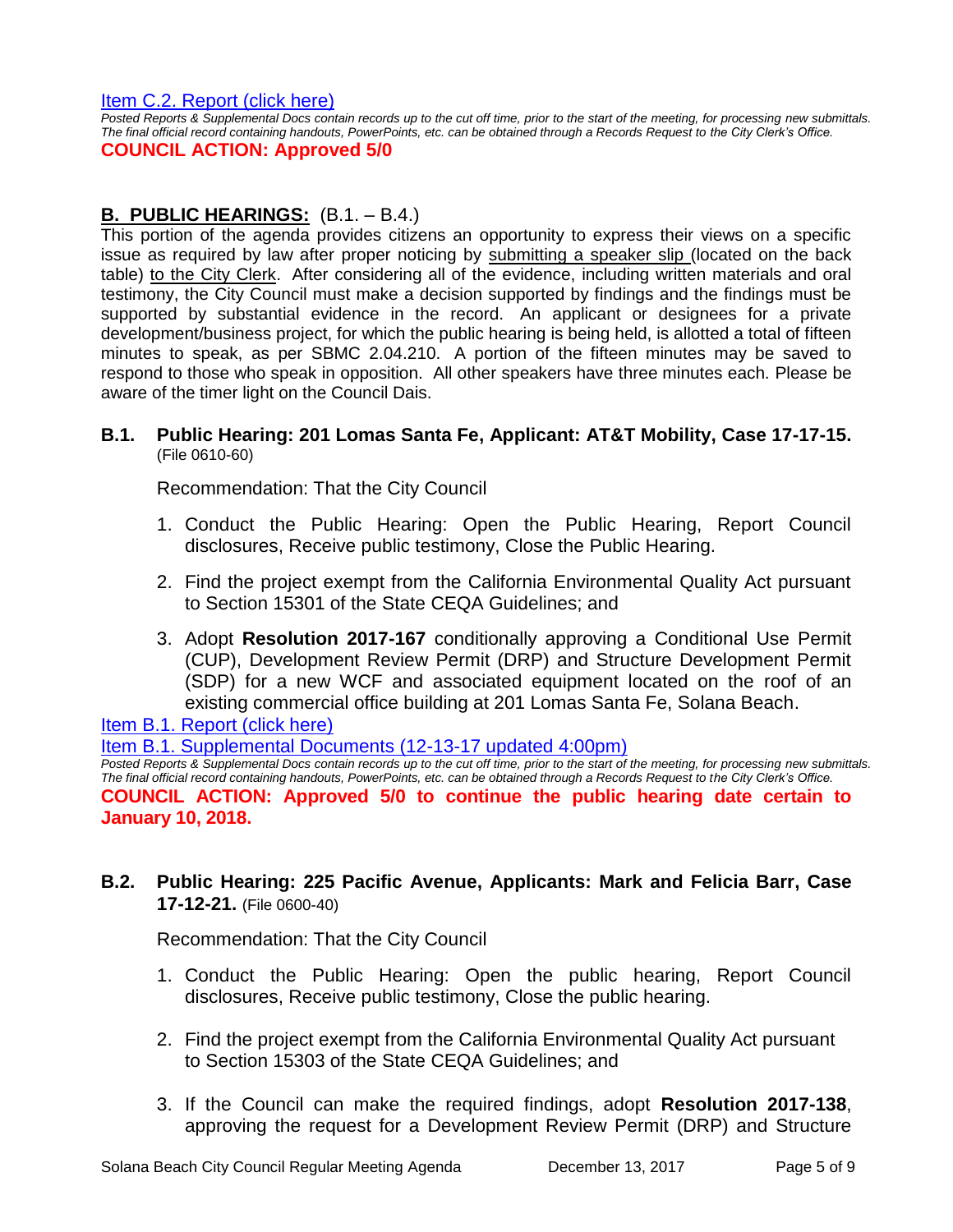Development Permit (SDP) modification for the proposed single-family residence and attached garage at 225 Pacific Avenue.

[Item B.2. Report \(click here\)](https://solanabeach.govoffice3.com/vertical/Sites/%7B840804C2-F869-4904-9AE3-720581350CE7%7D/uploads/Item_B.2._Report_(click_here)_-_12-13-17.pdf)

*Posted Reports & Supplemental Docs contain records up to the cut off time, prior to the start of the meeting, for processing new submittals. The final official record containing handouts, PowerPoints, etc. can be obtained through a Records Request to the City Clerk's Office.* **COUNCIL ACTION: Approved 5/0**

#### **B.3. Public Hearing: 781 E. Solana Circle, Applicant: Corsetti, Case 17-17-25.** (File 0600-40)

Recommendation: That the City Council

The proposed project meets the minimum objective requirements under the Park Del Mar Development regulations and the underlying SBMC, could be found to be consistent with the General Plan and could be found, as conditioned, to meet the discretionary findings required as discussed in this report to approve a DRP. Therefore, Staff recommends that the City Council:

- 1. Conduct the Public Hearing: Open the Public Hearing, Report Council Disclosures, Receive Public Testimony, and Close the Public Hearing.
- 2. Find the project exempt from the California Environmental Quality Act pursuant to Section 15303 of the State CEQA Guidelines; and
- 3. If the City Council makes the requisite findings and approves the project, adopt **Resolution 2017-166** conditionally approving a Development Review Permit (DRP) modification to allow for the construction of a 894 square foot addition to the existing, one-story, single-family residence and garage at 781 East Solana Circle.

#### [Item B.3. Report \(click here\)](https://solanabeach.govoffice3.com/vertical/Sites/%7B840804C2-F869-4904-9AE3-720581350CE7%7D/uploads/Item_B.3._Report_(click_here)_-_12-13-17.pdf)

*Posted Reports & Supplemental Docs contain records up to the cut off time, prior to the start of the meeting, for processing new submittals. The final official record containing handouts, PowerPoints, etc. can be obtained through a Records Request to the City Clerk's Office.* **COUNCIL ACTION: Approved 4/0/1 (Recused: Edson)**

### **B.4. Public Hearing: Introduce (1st Reading) Ordinance 484 - Solana Beach Floodplain Overlay Zone to Comply with the National Flood Insurance Program.** (File 0850-20)

Recommendation: That the City Council

- 1. Conduct the Public Hearing: Open the Public Hearing, Report Council Disclosures, Receive Public Testimony, Close the Public Hearing.
- 2. If the Council could make the findings as required under SMBC section 17.76.070, introduce **Ordinance 484** to amend the Solana Beach Floodplain Overlay Zone (Sections 17.80.020, 17.80.090 and 17.80.120) of the SBMC.

[Item B.4. Report \(click here\)](https://solanabeach.govoffice3.com/vertical/Sites/%7B840804C2-F869-4904-9AE3-720581350CE7%7D/uploads/Item_B.4._Report_(click_here)_-_12-13-17.pdf)

**Posted Reports & Supplemental Docs contain records up to the cut off time, prior to the start of the meeting, for processing new submittals.** *The final official record containing handouts, PowerPoints, etc. can be obtained through a Records Request to the City Clerk's Office.* **COUNCIL ACTION: Approved 5/0**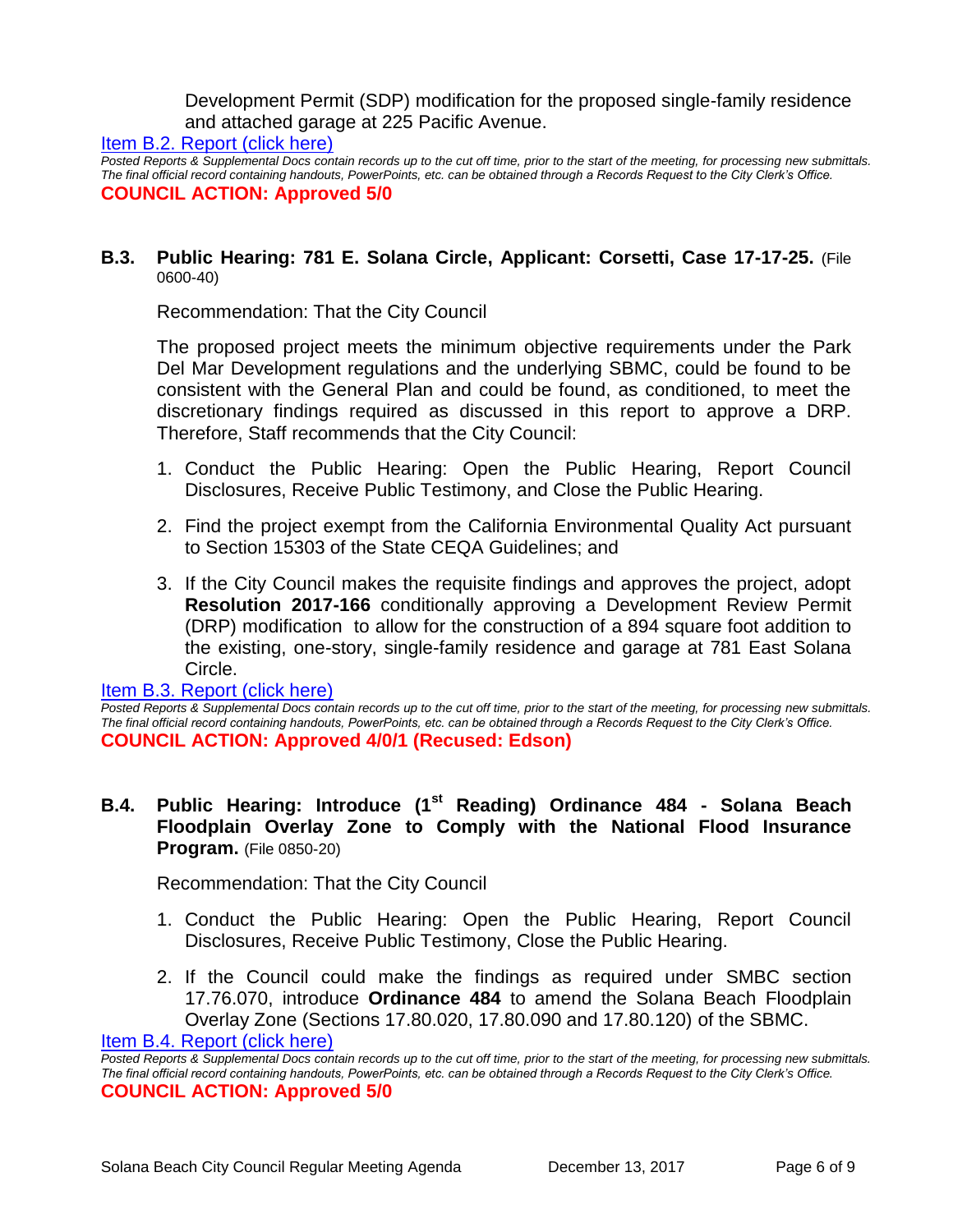# **C. STAFF REPORTS**: (C.3. - C.5.)

*Submit speaker slips to the City Clerk.*

## **C.3. La Colonia Skate Park.** (File 0720-30)

Recommendation: That the City Council

- 1. Provide feedback on the various design elements including:
	- a. The updated Skate Park design including signage and the donor wall;
	- b. The options for the sound wall and/or noise attenuation barrier along the northern boundary of the Skate Park;
	- c. The full mini full basketball court concepts and alignments; and

## 2. Adopt **Resolution 2017-159**:

- a. Finding that the Project is exempt from CEQA pursuant to Section 15332 (In-fill Development Projects) of the State CEQA Guidelines.
- b. Authorizing the City Engineer to complete the design plans and specifications package and advertise for construction bids.

#### [Item C.3. Report \(click here\)](https://solanabeach.govoffice3.com/vertical/Sites/%7B840804C2-F869-4904-9AE3-720581350CE7%7D/uploads/Item_C.3._Report_(click_here)_-_12-13-17.pdf)

*Posted Reports & Supplemental Docs contain records up to the cut off time, prior to the start of the meeting, for processing new submittals. The final official record containing handouts, PowerPoints, etc. can be obtained through a Records Request to the City Clerk's Office.* **COUNCIL ACTION: Approved 5/0**

# **C.4. Adopt (2nd Reading) Ordinance 483 Establishing a Community Choice Aggregation (CCA) Program.** (File 1010-40)

Recommendation: That the City Council

1. Adopt **Ordinance 483** to establish the Solana Beach CCA program.

[Item C.4. Report \(click here\)](https://solanabeach.govoffice3.com/vertical/Sites/%7B840804C2-F869-4904-9AE3-720581350CE7%7D/uploads/Item_C.4._Report_(click_here)_-_12-13-17.pdf)

*Posted Reports & Supplemental Docs contain records up to the cut off time, prior to the start of the meeting, for processing new submittals. The final official record containing handouts, PowerPoints, etc. can be obtained through a Records Request to the City Clerk's Office.* **COUNCIL ACTION: Approved 4/1 (Noes: Marshall)**

#### **C.5. Adopt (2nd Reading) Ordinance 482 Related to Minimum Average Workspace.** (File 0610-10)

This item was pulled from this agenda and not heard.

# **WORK PLAN COMMENTS:**

*Adopted June 14, 2017*

#### **COMPENSATION & REIMBURSEMENT DISCLOSURE:**

GC: Article 2.3. Compensation: 53232.3. (a) Reimbursable expenses shall include, but not be limited to, meals, lodging, and travel. 53232.3 (d) Members of a legislative body shall provide brief reports on meetings attended at the expense of the local agency at the next regular meeting of the legislative body.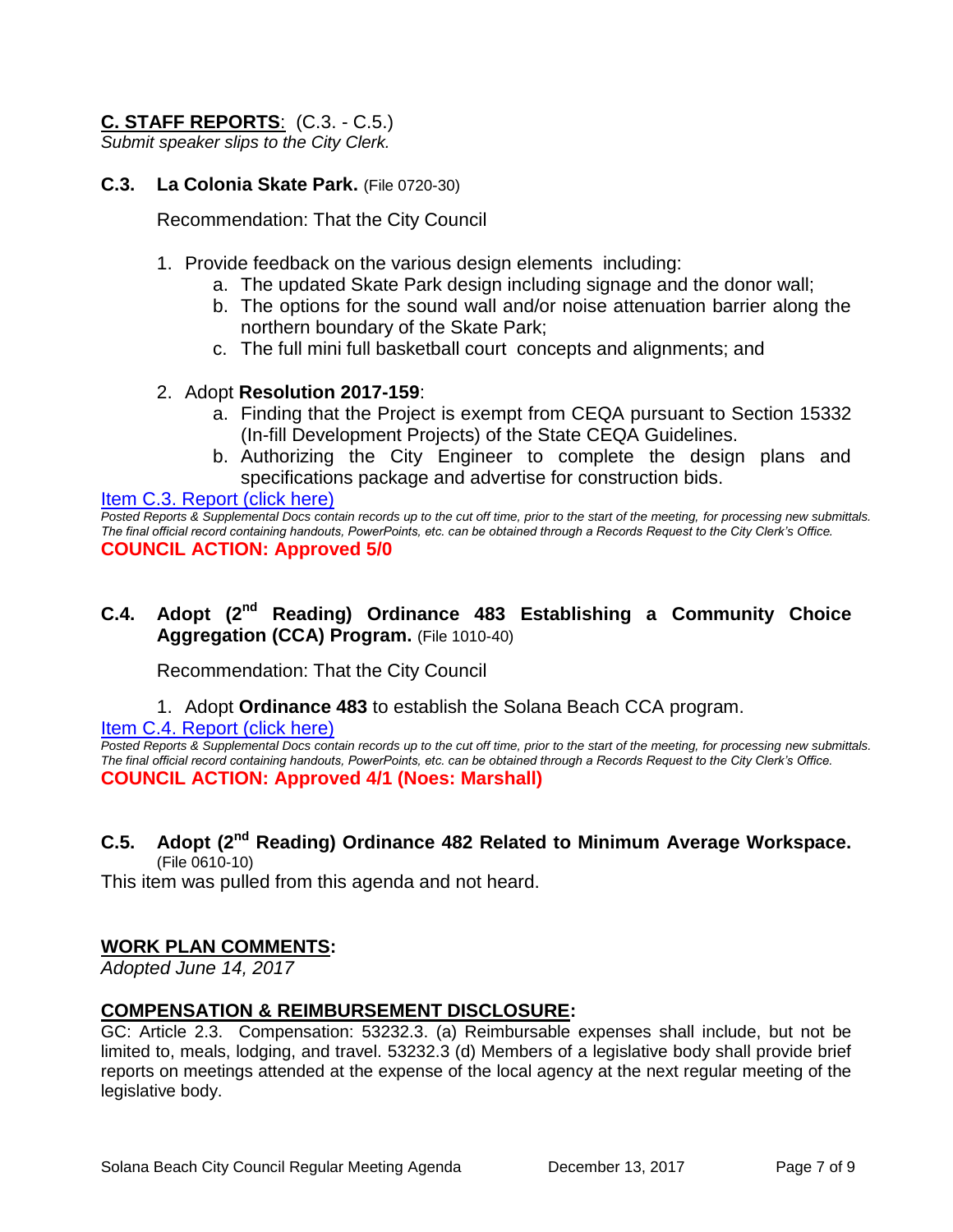# **COUNCIL COMMITTEE REPORTS:**

## **Regional Committees: (outside agencies, appointed by this Council)**

- a. City Selection Committee (meets twice a year) Nichols (Edson, alternate).
- b. County Service Area 17 Marshall (Nichols, alternate).
- c. Escondido Creek Watershed Authority Marshall/Staff (no alternate).
- d. League of Ca. Cities' San Diego County Executive Committee Nichols (Edson, alternate) and any subcommittees.
- e. League of Ca. Cities' Local Legislative Committee Nichols (Edson, alternate)
- f. League of Ca. Cities' Coastal Cities Issues Group (CCIG) Nichols (Edson, alternate)
- g. North County Dispatch JPA Marshall (Edson, alternate).
- h. North County Transit District Edson (Nichols, alternate)
- i. Regional Solid Waste Association (RSWA) Nichols (Hegenauer, alternate).
- j. SANDAG Zito (Primary), Edson (1<sup>st</sup> alternate), Nichols ( $2<sup>nd</sup>$  alternate) and any subcommittees.
- k. SANDAG Shoreline Preservation Committee Zito (Hegenauer, alternate).
- l. San Dieguito River Valley JPA Hegenauer (Nichols, alternate).
- m. San Elijo JPA Marshall, Zito (City Manager, alternate).
- n. 22<sup>nd</sup> Agricultural District Association Community Relations Committee Marshall, Edson.

## **Standing Committees: (All Primary Members)** *(Permanent Committees)*

- a. Business Liaison Committee Zito, Edson.
- b. Solana Beach-Del Mar Relations Committee Nichols, Zito
- c. Highway 101 / Cedros Ave. Development Committee Edson, Nichols.
- d. Fire Dept. Management Governance & Organizational Evaluation Edson, Hegenauer
- e. I-5 Construction Committee Zito, Edson.
- f. Parks and Recreation Committee Nichols, Zito
- g. Public Arts Committee Marshall, Hegenauer.
- h. School Relations Committee Nichols, Hegenauer.

# **ADJOURN:**

*Next Regularly Scheduled Meeting is January 10, 2018*

#### **AFFIDAVIT OF POSTING**

*STATE OF CALIFORNIA COUNTY OF SAN DIEGO CITY OF SOLANA BEACH*

§

I, Angela Ivey, City Clerk of the City of Solana Beach, do hereby certify that this Agenda for the December 13, 2017 Council Meeting was called by City Council, Successor Agency to the Redevelopment Agency, Public Financing Authority, and the Housing Authority of the City of Solana Beach, California, was provided and posted on December 6, 2017 at 3:15 p.m. on the City Bulletin Board at the entrance to the City Council Chambers. Said meeting is held at 6:00 p.m., December 13, 2017, in the Council Chambers, at City Hall, 635 S. Highway 101, Solana Beach, California.

> Angela Ivey, City Clerk City of Solana Beach, CA